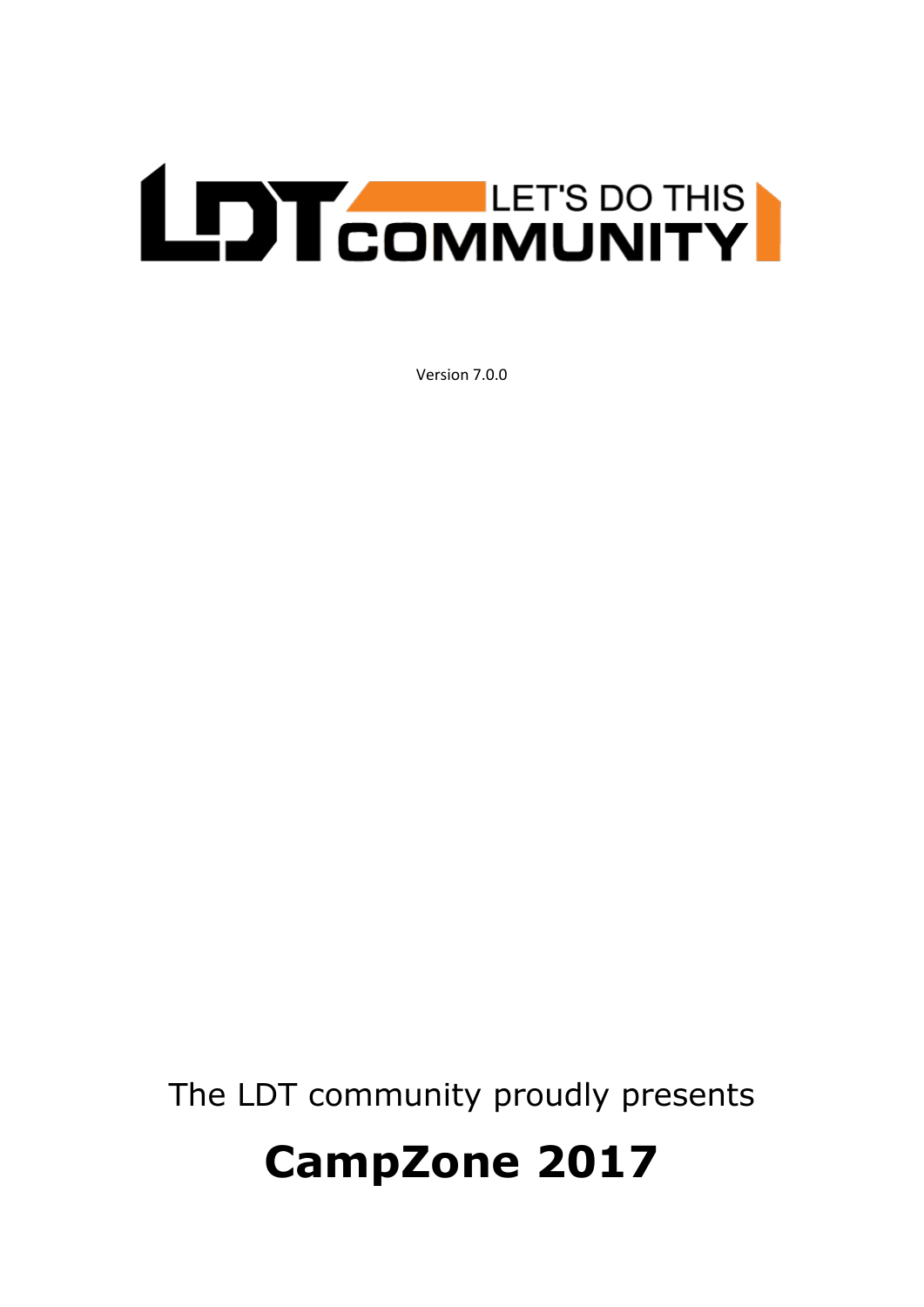



The LDT community is planning to go to CampZone 2017 with members from all over the globe. As always we will have a wonderful holiday in the beautiful heart of Europe; The Netherlands!

CampZone is the world's biggest outdoor gaming vacation with almost 2000 participants who come to play games and compete with each other in tents and trailers. The computers and gaming consoles are connected to each other using a Local Area Network and Internet connection. CampZone is held on a large field in Kronenberg, The Netherlands which is transformed into a gaming-campsite for 11 days for this event.

This event offers the participants the possibility to connect with the huge CampZone 10 Gigabit network, allowing everybody to play games and communicate digitally with each other.

However, CampZone is not only about gaming. It is the best opportunity for all community members to meet and start new friendships. Every day the CampZone organization provides activities such as paintball, human bowling, soap football and barbecuing.

In this booklet we hope we can explain everything you need to know about this event and how you can participate.



*LDT at CampZone 2015*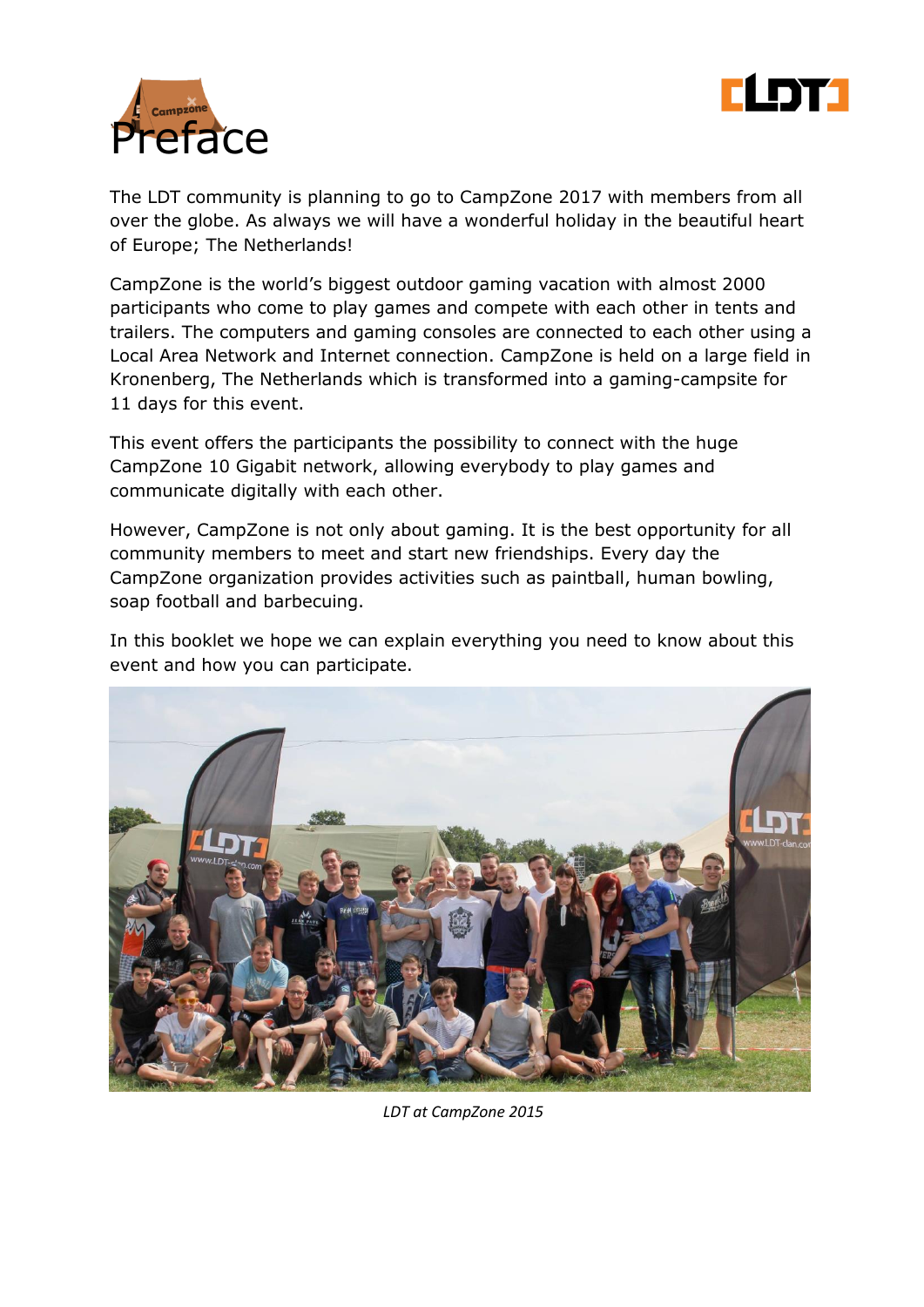



CampZone is the world's biggest outdoor LAN-party gaming vacation. The hosting organisation is Duh-Events. Most LAN-parties last a weekend but CampZone is a true vacation lasting 11 days! The 1750 visitors will have access to the fast 10 Gbit network with gigabit client ports 24Hr a day for the full 11 days. Next to the LAN a very fast internet connection is provided to all the visitors.

But CampZone is much more than a campsite with computers. Aside from the computers and the network there are many outdoor activities and other events. Every year there are several large campfires during the nights which form a great meeting place for people. And the CampZone organization hosts activities such as paintball, human bowling, soap football and barbecuing.

During the day you can game against each other, participate in activities, play volleyball on the field or just relax and enjoy the sun. Almost every popular game is featured in a competition where you can measure your skill against others.

Basically, it's a big campsite with likeminded people, a high speed LAN network plus internet connection to which you connect your own computer and tons of other fun stuff to do. But of course the best part of all is to meet your online friends from LDT in real life!

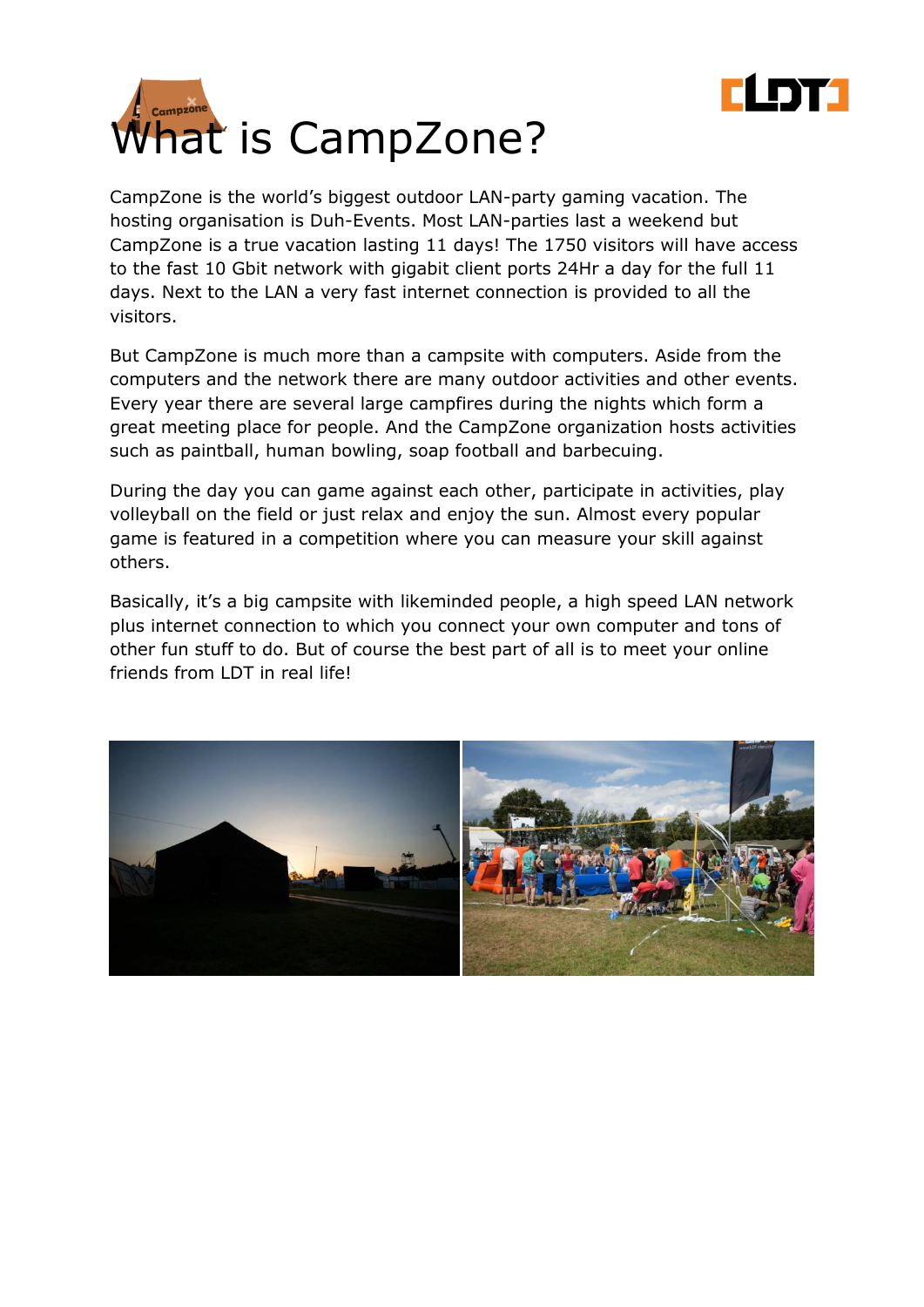



The LDT community is a non-profit community organisation providing gameservers and a website. Next to that we bring the online gaming community together in real life by participating in major lan parties and inviting our members to this event. We try to make this as attractive as possible by easing the process and lowering the cost as much as possible by going as a group. In 2017 we expect to participate with a group of 25-30 people.

Our aim is to bring all of our online friends together and have an awesome 11 days. All LDT CampZone participants share a big structural tent in which all computers are set up. Sleeping accomodation is provided in means of an area around the main tent. You will still need to bring a tent, but if you contact us before we might be able to help you out on this, removing the need to bring your own tent by plane. You are, however, always allowed to bring your own tent or trailer, and if that has extra space for the sleeping spot of other LDT people then we'd love to hear that.

During campzone, LDT will be an intermediary between the main company organising the CampZone event, and the participant. We will order the tickets, tables, chairs, internet hardware, electricity components, tents, fridges and loads of other small things at once. This saves every participant all the hassle of having to order all those things separately, and by ordering stuff in large quantities we can arrange it in a more cost-effective way. Our goal is to make this event as cheap as possible, so that it is affordable even for those traveling from abroad.



How it works: (schematic)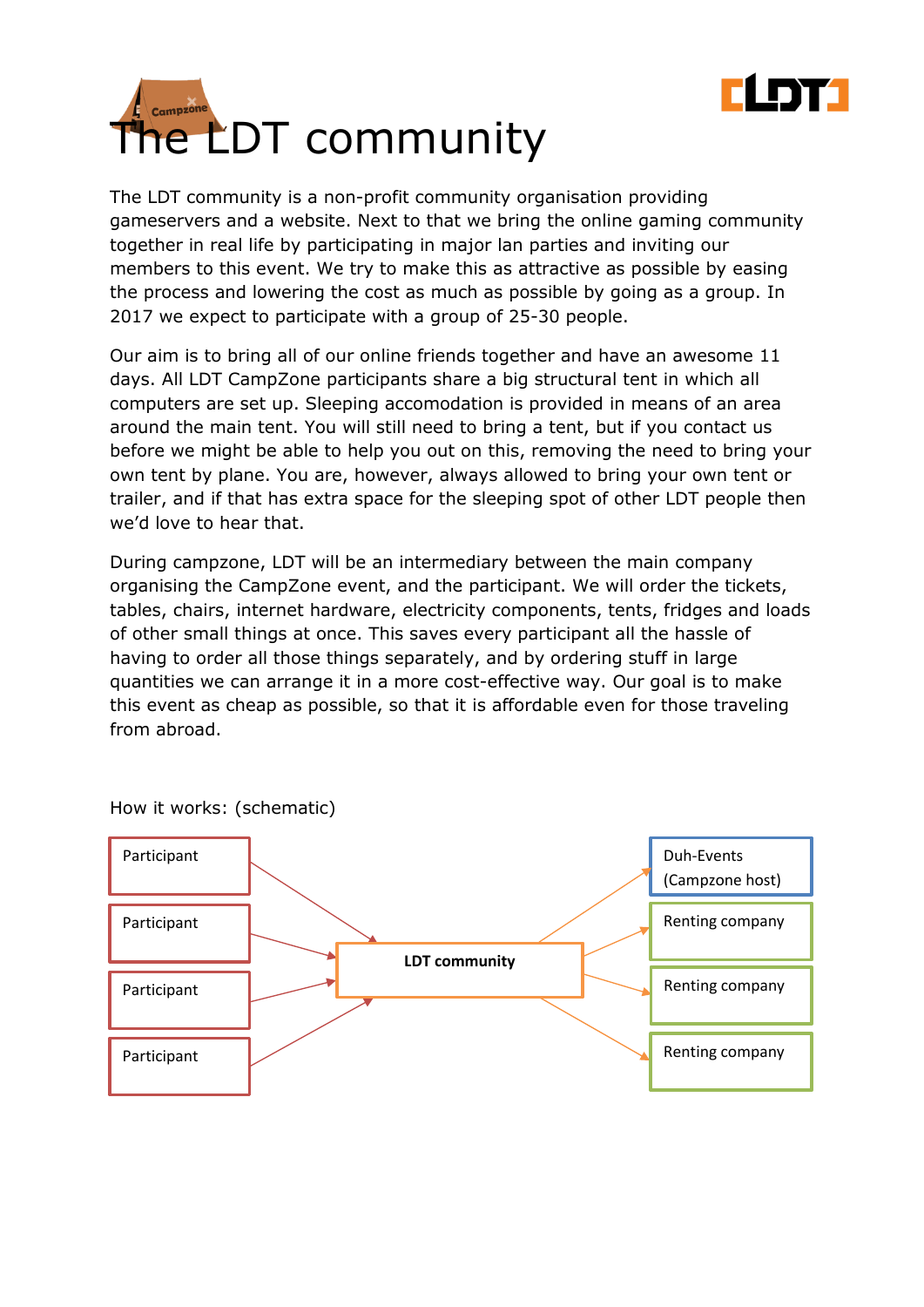



The first thing that you need to know is that The Netherlands is also known as Holland. The main language is Dutch although the largest part of the population

also speaks English fluently. The Dutch are generally open minded, freedom loving, and tolerant towards foreign people.

The Netherlands is chosen to be the host of this event because of their position in Europe, which is called "the heart". It is easy to reach for almost every country in the world and therefore the perfect position for a LAN party of this size.



The Dutch have one of the biggest economies in the world. The Dutch currency is the Euro, which is also used in a majority of the countries in the European Union.



The Netherlands are known for their tolerant laws on soft-drugs. Please note that this is **not** allowed on the CampZone event! Soft-drugs are strictly prohibited by the CampZone organisation.

Alcohol consumption (in a responsible manner) onsite is allowed for those who meet the legal age requirements.

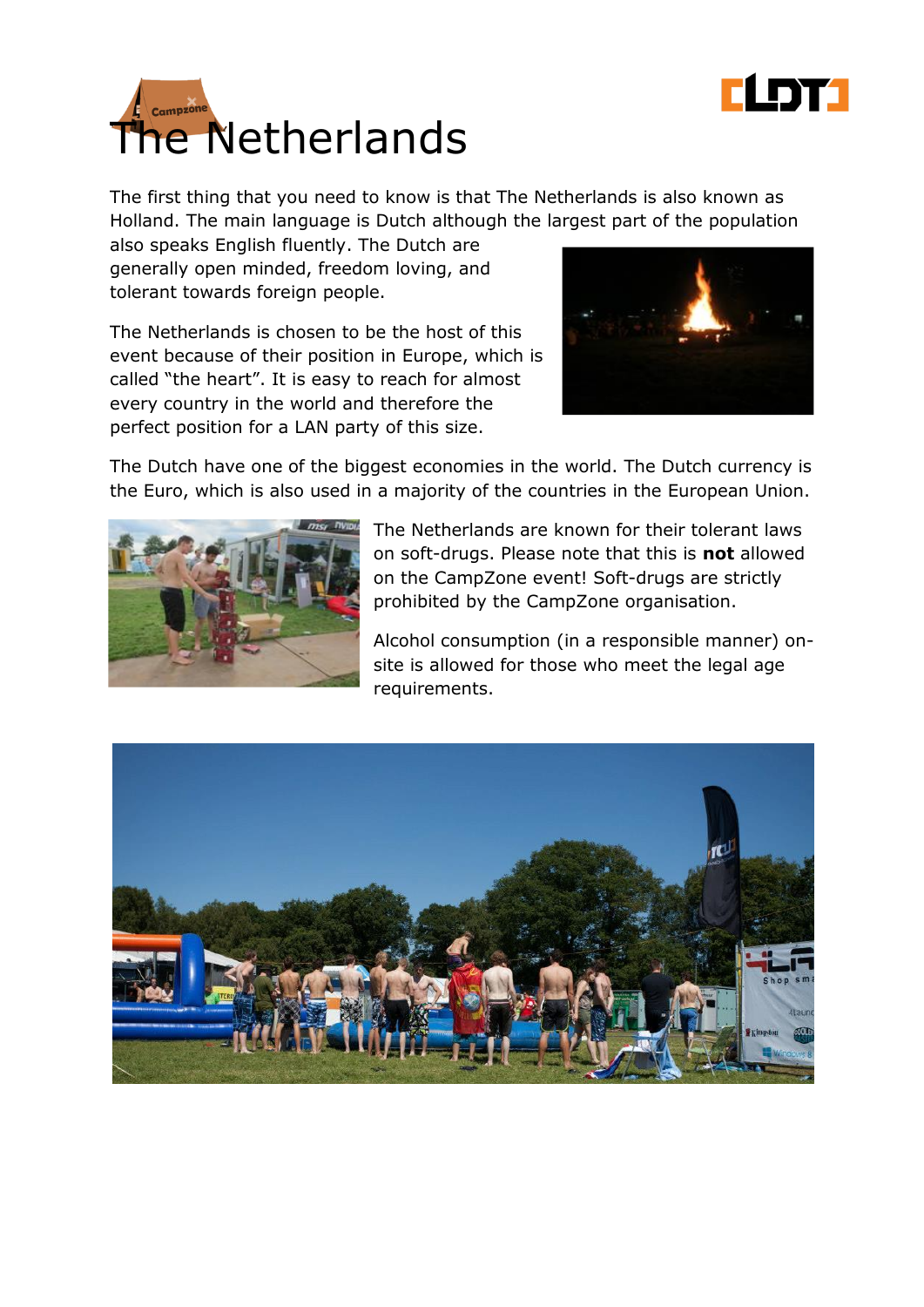



## Location

CampZone takes place on a terrain near Toverland, between Eindhoven and Venlo. You can easily get there by car.

There are directions to Toverland from the A73 and from the N277 highways.

The address is the intersection of "Peelstraat" and "Schorfvenweg". The nearest real address is:

Schorfvenweg 1 5976 PJ Kronenberg The Netherlands

Google maps link: <https://goo.gl/maps/8aaqxQXBHt22>

## Dates

CampZone 2017 will take place between 0:01 on Friday the 11th of August and 12:00 on the 21st of August. Some of us will arrive on Thursday evening on the 10th just before it opens. We recommend foreign participants to arrive the next morning, but if you come by car or would like to join us before the opening of CampZone then this can be arranged.